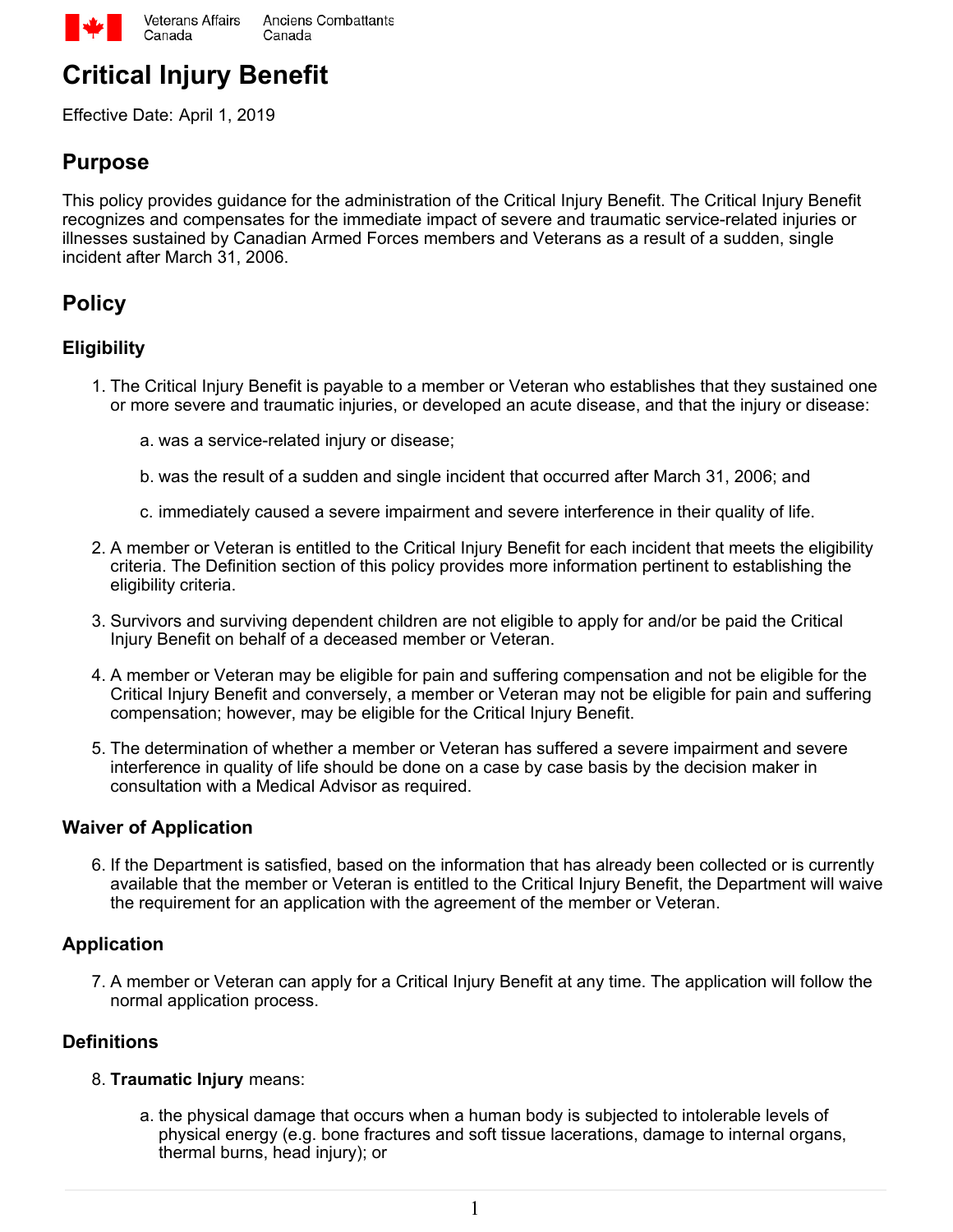

Canada

Veterans Affairs **Anciens Combattants** Canada

- b. disordered emotions or behavior that occurs when a human being is subjected to intolerable levels of stress (e.g. psychosis).
- c. The factors to be considered in assessing "severity" are set out in section 11 of the policy.
- **Acute Disease**: An "acute disease" means the early stage of a disorder of human structure or 9. function that is primarily caused by something other than traumatic injury (e.g. infection, toxic exposure).
- **Sudden and single incident**: A "sudden and single incident" is a one-time event including motor 10. vehicle accidents, falls, explosions, gunshot wounds, electrocution, and exposure to chemical agents – in which the member is abruptly exposed to external factors.
- **Immediately**: "Immediately" means, for the purposes of the Critical Injury Benefit, that medical 11. evidence demonstrates that the severe impairment and severe interference in quality of life, while not necessarily permanent, was ongoing from the time of the sudden and single incident.

#### **Severe Impairment and Severe Interference in Quality of Life**: 12.

- a. sustained an amputation at or above the wrist or ankle;
- b. sustained legal blindness in both eyes meaning best corrected visual acuity is less than or equal to 6/60 or they have less than 20 degrees of visual field remaining — for a minimum of 84 consecutive days;
- c. sustained quadriplegia, paraplegia, hemiplegia or complete paralysis of a limb for a minimum of 84 consecutive days;
- d. sustained total loss of urinary or bowel function for a minimum of 84 consecutive days;
- e. required the assistance of at least one person to perform at least 3 activities of daily living for a minimum of 112 consecutive days;
- f. was admitted to an intensive care unit for a minimum of 5 consecutive days;
- g. was admitted to a hospital for acute or rehabilitative inpatient care for a minimum of 84 consecutive days; or
- h. was admitted to a hospital for acute or rehabilitative inpatient care for less than 84 consecutive days during which the member or Veteran received complex treatments.
- **Complex treatments:** may include but are not limited to: multiple surgeries, multiple invasive or 13. painful procedures (e.g. treatment of severe burns), prolonged parenteral nutrition, or mechanical ventilation of the lungs.
- **Activities of daily living**: for the purposes of determining whether a member or Veteran requires the 14. assistance of at least one person to perform at least 3 activities of daily living, Chapter 19 - "Impairment in Activities of Daily Living" in the [2006 Table of Disabilities](http://www.veterans.gc.ca/eng/services/after-injury/disability-benefits/benefits-determined/table-of-disabilities) should be used by the decision maker.

## **References**

*[Veterans Well-being Act](http://laws-lois.justice.gc.ca/eng/acts/C-16.8/)*, sections 44.1, 44.2 and 44.3

*[Veterans Well-being Regulations](http://laws-lois.justice.gc.ca/eng/regulations/SOR-2006-50/index.html)*, sections 48.1, 48.2, 48.3, 48.4, and 62

[2006 Table of Disabilities](http://www.veterans.gc.ca/eng/services/after-injury/disability-benefits/benefits-determined/table-of-disabilities)

[Disability Benefits in Respect of Peacetime Military Service - The Compensation Principle](https://www.veterans.gc.ca/eng/about-vac/legislation-policies/policies/document/1578)